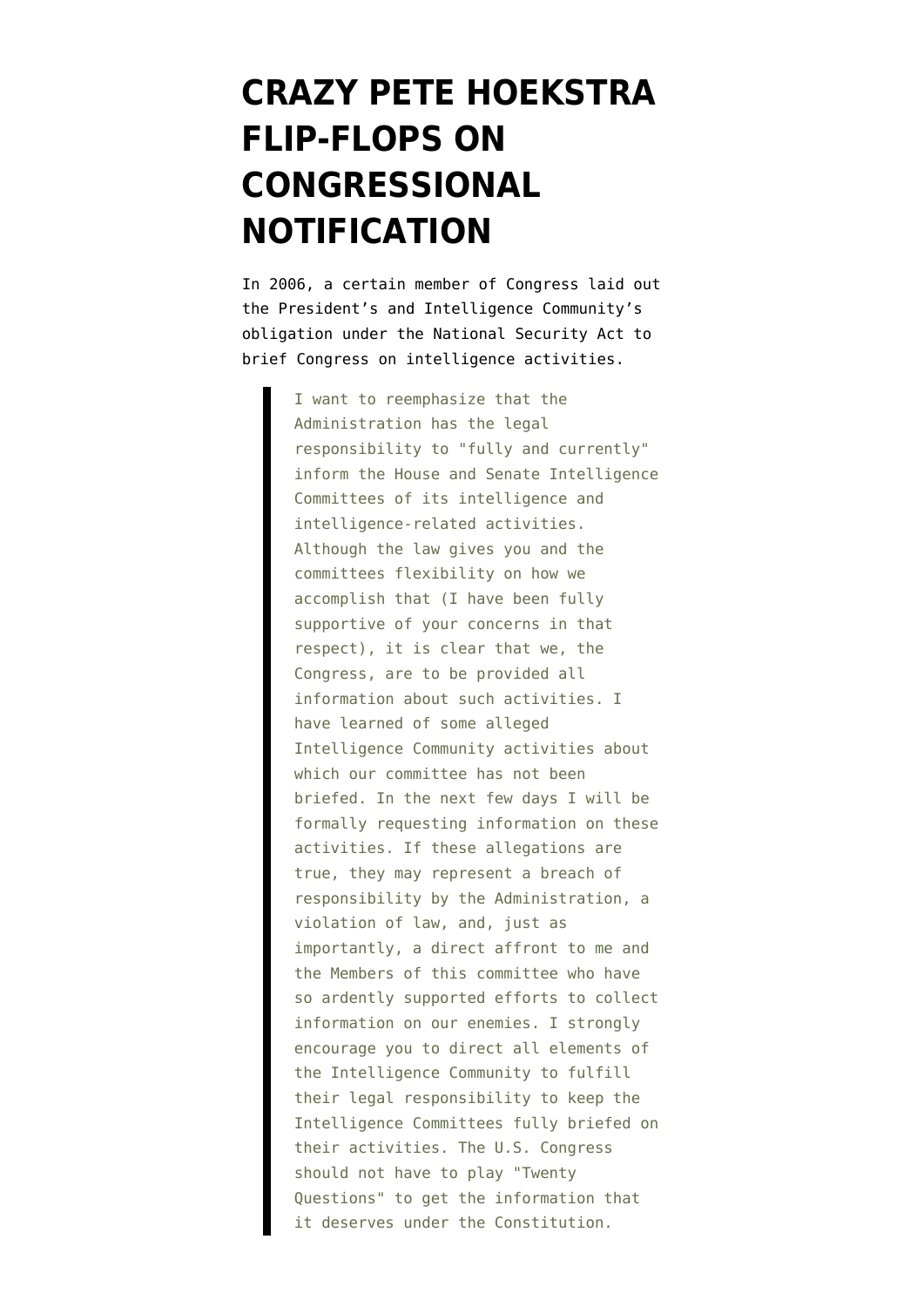This letter makes the President's and Intelligence Community's obligation pretty clear. They must "fully and currently" inform congressional intelligence committees. They must provide all information about such activities. Congress should not have to play "Twenty Questions" to get such information. Not providing such information is a violation of the law. And, "just as importantly," it is "a direct affront" to Congress to withhold such information.

That's a pretty clear statement of the importance of CIA's obligation to inform Congress of their activities.

So why do you think it is that the author of this letter–Crazy Pete Hoekstra–has spent the last three weeks beating up Nancy Pelosi when–by all accounts–she was not briefed on the CIA's activities "fully and currently" in 2002? Why is it okay for Crazy Pete that Pelosi and Porter Goss should have to play Twenty Questions on torture, when such games were not okay for Crazy Pete himself after he became the Chair of HPSCI? Does't Crazy Pete care that CIA's treatment of Congress in 2002 was a "direct affront" to their efforts to support the intelligence community?

And most importantly, if it was a violation of the law in 2006 not to inform Congress about intelligence community activities, then wasn't it a violation of the law in 2002?

Crazy Pete's 2006 letter makes it clear–CIA's failure to inform Congress before they started using torture in summer 2002 was a violation of the law. Likewise, their incomplete briefing in September 2002 was improper; they must be provided all information about such activities, not misleading briefings that obscure when such activities started.

I called Hoekstra's office twice for comment on this and other inconsistencies in his treatment of Congressional notification–but have gotten no response.

But from all available evidence, it appears that